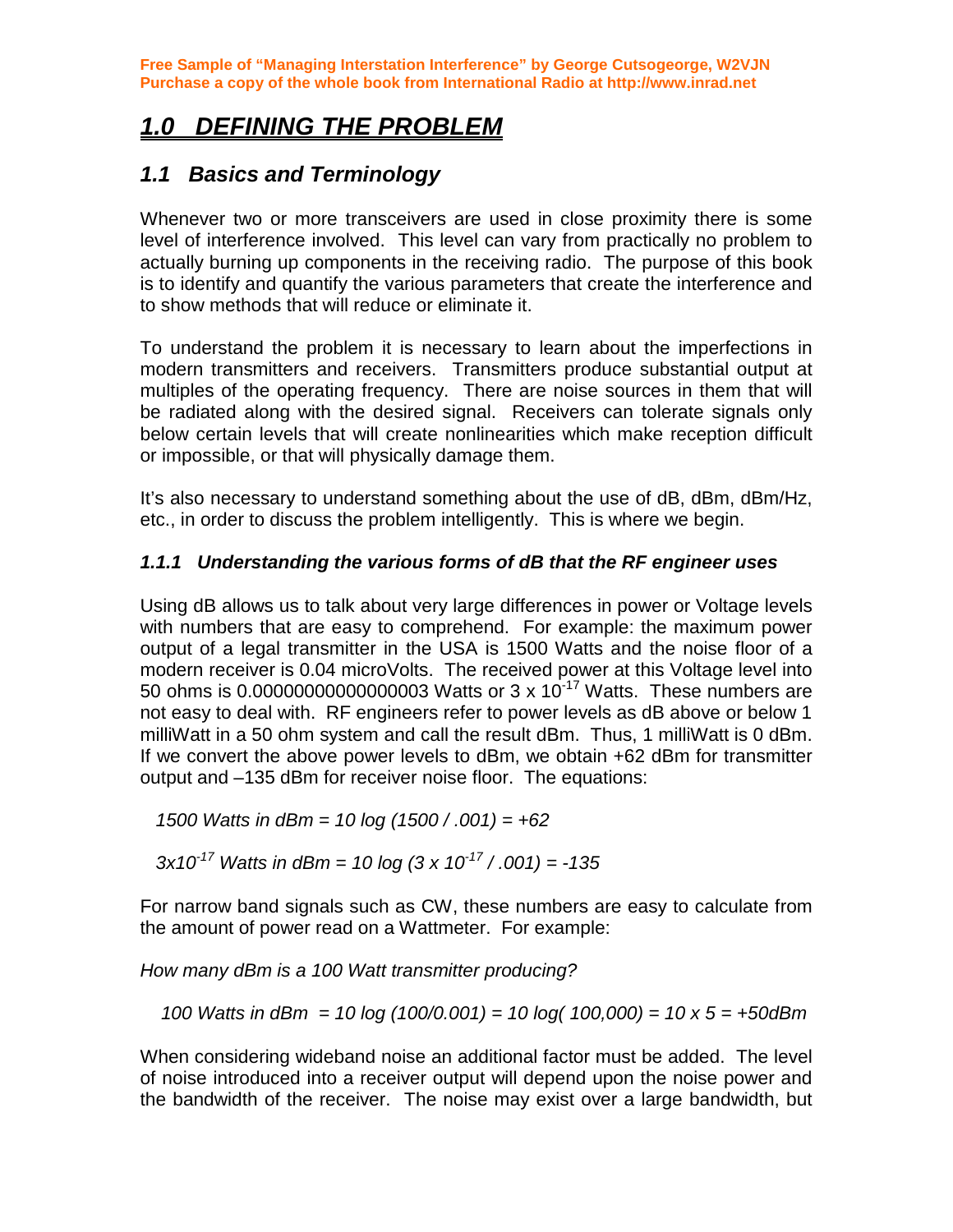we are interested only in the noise power within our receiver bandwidth. By taking a standard very narrow slice of noise, we can obtain a number that is useful in predicting interference effects. The common bandwidth reference is 1 Hz. Noise power then is defined as noise density in terms of dBm/Hz. If we measure –50 dBm of noise out of a receiver that has 500 Hz bandwidth the power in dBm/Hz would be:

 *Noise power = -50 dBm – 10 log 500 = -50 dBm – 27 dB = -77dBm/Hz* 

 *Where the –27 dB is due to the ratio of bandwidths from 1 Hz to 500 Hz.* 

This measurement can be made with a true rms AC meter and a signal generator used for a reference. The rms meter reading on the noise source is set to a convenient value on the scale by adjusting the radio volume control. The signal generator is then substituted for the receiver input source and is set to the received frequency. The generator output is then adjusted for the same audio output on the rms meter. The noise power is then equal to the signal generator output power.

Another form commonly used is dBC, where C represents carrier. A number expressed in dBC is dB related to the carrier. Sidebands are generally expressed in dBC. Noise around a transmitted carrier would also be expressed in dBC.

## *1.2 Power Levels in the Amateur Station Transmitter*

Even the best transmitters produce undesired products along with a main signal. These products can produce excessive interference in other radios that are being used nearby unless steps are taken to reduce them. Harmonics occur at integer multiples of the transmitted frequency. The 2nd and 3rd harmonics are usually the worst. For example, a 7 MHz transmitter will produce harmonic signals at 14 and 21 MHz with sufficient energy to cause interference while trying to listen on those bands. Two forms of random noise are also generated in a transmitter. These are phase noise and wide band transmitted noise, and are described below.

#### *1.2.1 Harmonics*

Transmitters produce harmonics, which can cause interference to receivers monitoring other amateur bands. The FCC regulations require these harmonics to be more than 40 dB down from the transmitted carrier or –40 dBC. When full legal power is being used, harmonics can be radiated at substantial power levels. Forty dB below 1500 Watts is 150 milliWatts or +22 dBm. These numbers can be taken as the worst case. Amplifiers with pi-L output networks may have harmonic levels considerably below –40 dBC.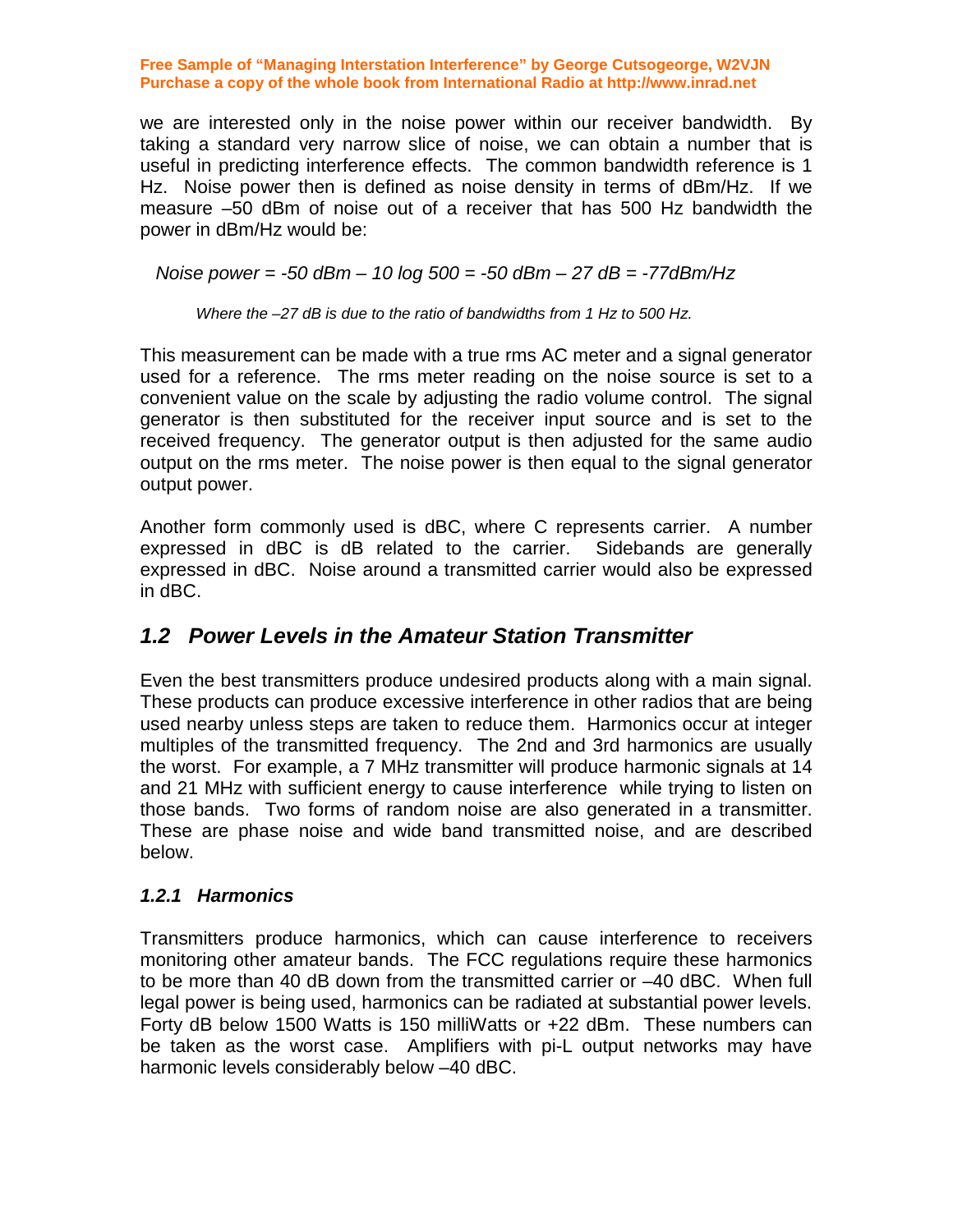#### *1.2.2 Phase Noise*

The frequency generating portion of a transmitter contains one or more oscillators, usually part of a frequency synthesizer. The solid state devices used to produce the oscillators are not noise free, so some random noise is present in the device currents. This noise modulates the generated waveform and creates small amounts of phase shift. These phase perturbations can be seen on a spectrum analyzer as a broadening of the generated waveform, or noise sidebands. These noise sidebands are called phase noise. The sideband level is generally highest close to the transmitted frequency. Further from the carrier frequency the noise is reduced until at some offset it reaches a plateau called the noise floor. Modern radios have a phase noise floor of about –140 dBm/Hz. *(See note 1.)* At an offset of 10 kHz it's about –130 and at 2 kHz offset it's about –115 to –120 dBm/Hz. The closer to the actual carrier that we tune, the stronger the phase noise becomes. This noise is present only when the transmitter is actually sending. The synthesizer is used in both transmitting and receiving, so phase noise also a receiving problem.

*Note 1. To add realism to the calculations which follow, many of the radio characteristics listed have been taken from laboratory measurements of the FT-1000MP Mark V, performed by the ARRL. The author, on his FT-1000MP, has measured some of the numbers that were not measured by the ARRL.* 

#### *1.2.3 Wide Band Noise*

Solid-state transmitters use wideband amplifiers from the last mixer through the power amplifier at the 100 Watt level. The low level amplifiers in this chain have some internal noise, as does any real amplifier. This noise is amplified up to the power amplifier output. This amplified wide band noise will be present when the transmitter is activated, even before the carrier is turned on. The power amplifier is usually followed by a low pass filter that helps remove harmonics and also reduces the noise output for bands above the band in use.

As an example, assume a clean, noise free signal is heterodyned to the operating frequency by a noise free injection source. The typical output level of the mixer might be –10 dBm. The gain required to produce 100 Watts out of a transceiver would be 60 dB. Let's assume that the amplifier producing the gain has a noise figure of 4 dB. The input noise of such an amplifier is

 *–174 dBm/Hz + 4 dB = -170 dBm/Hz.* 

 *Where –174 dBm/Hz is the noise in a 50 ohm resistor at 300 degrees Kelvin.*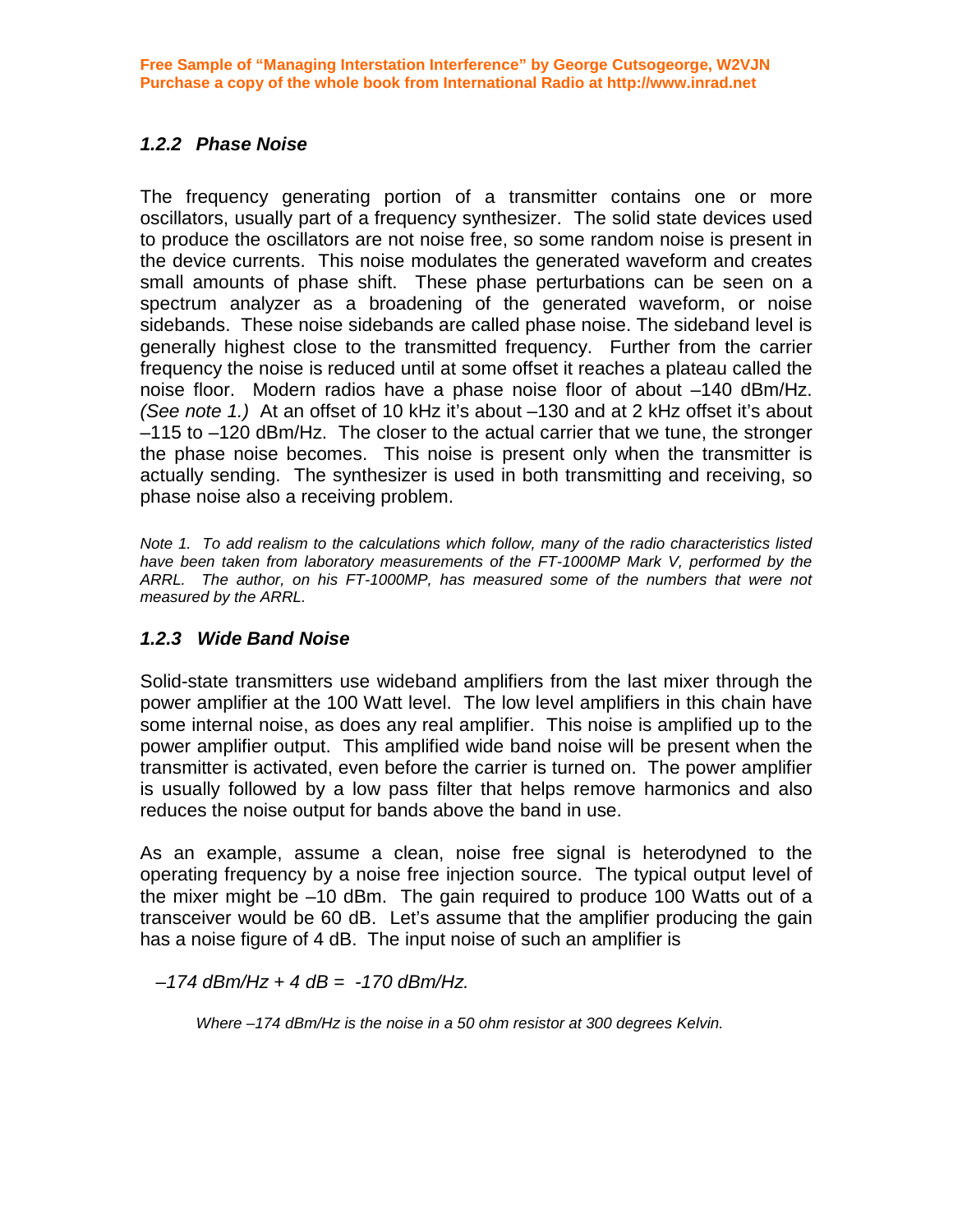At the transceiver output this becomes –110 dBm/Hz. This level will increase by 27 dB for a receiver bandwidth of 500 Hz. Now the noise level becomes –83 dBm and related to the 100 Watt carrier power it is

 *–83 –(+50) = -133 dBC.* 

### *1.3 Maximum Receiver Levels*

If a large enough signal is presented at a receiver input, damage to internal components will result. There are limits to how large a signal can be inputted to a receiver before it refuses to allow simultaneous reception of normal signals. Transmitter harmonics and noise can interfere with reception if their levels are high enough. Let's examine these various problem areas and assign specific levels below which normal reception can take place.

#### *1.3.1 Receiver Damage*

Examining the components that make up receiver input circuits will show what power levels are safe. Input attenuators commonly use resistors rated at 0.1 Watt. Switching diodes used to select input filters are usually rated at 0.2 Watts. To apply a safety factor of 2 to the resistor ratings would result in 0.05 Watts, or 50 milliWatts, or +17 dBm, being the maximum safe power. This is very safe, because it is highly unlikely that any one component will absorb most or all of the received power at the antenna input of the radio. The worst case would be in the attenuator resistors when the attenuation is set at maximum. Receiving under these signal conditions is impossible.

#### *1.3.2 Receiver Blocking*

When high level signals are applied to a receiver input there is a level, somewhat lower than the damage point, which disables or blocks reception. This level is a function of receiver design and varies depending upon the manufacturer and model. A top of the line modern receiver has a blocking level around +5 dBm for a signal offset of 50 kHz and 0 dBm for 20 kHz spacing. Receiving is useless, but no damage results.

#### *1.3.3 Intermodulation Distortion*

Intermodulation occurs when mixing action takes place between two or more signals to create new signals. Usually these are third order products of the type 2F1 - F2 and 2F2 – F1. For example: F1 at 7020 mixes with F2 at 7030 to form intermod products at 7040 and 7010. The level at which this happens in a modern radio is about –35 dBm. This is only 4 milliVolts and would read just under S9 +40 on an S meter. Receiving is possible with lots of interference from cross products.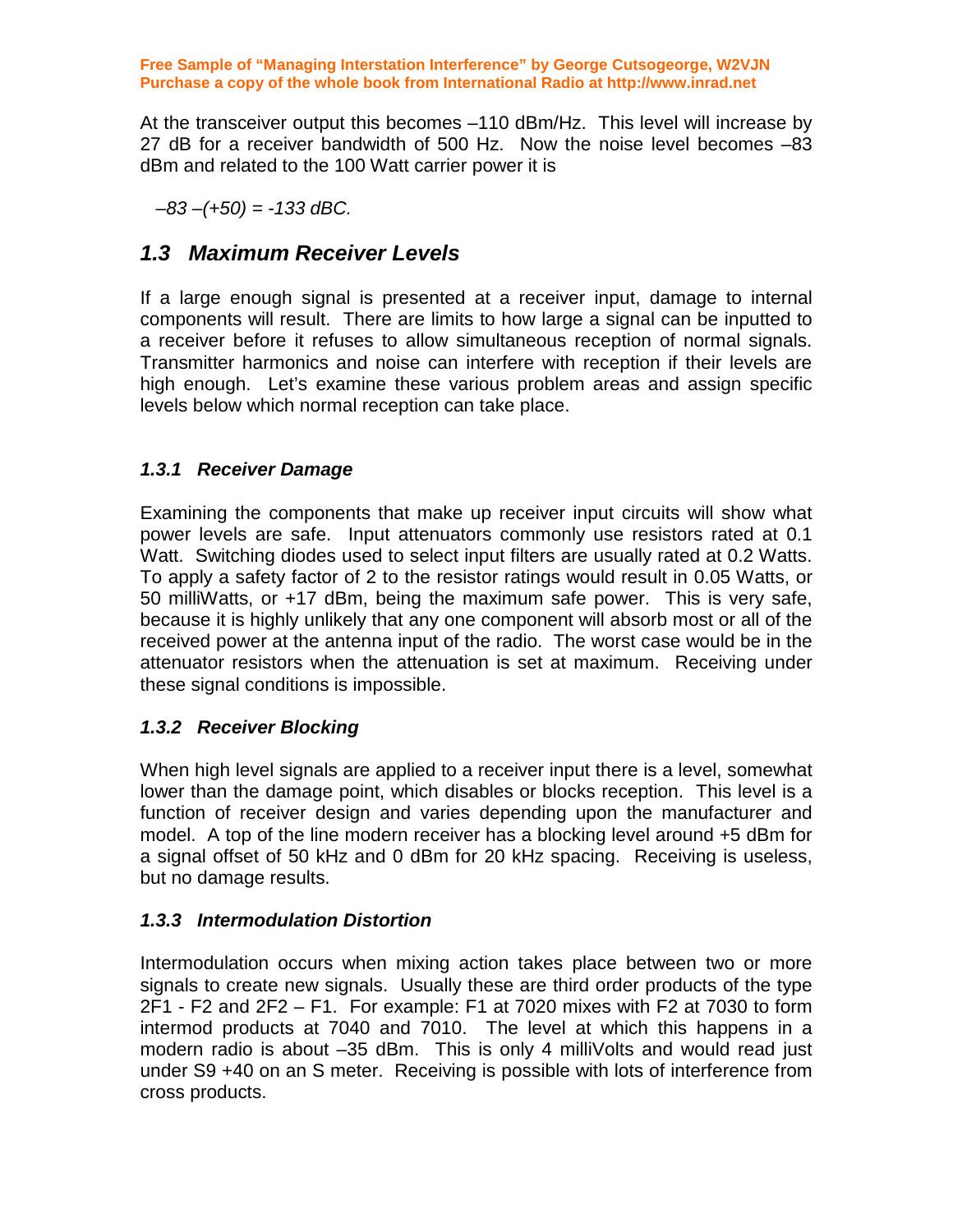#### *1.3.4 Noise Floor*

All transistors and integrated circuits used in the manufacture of receiver amplifiers and mixers have internal noise sources. This internal noise creates a limit, or floor, in signal level that can be received. The typical noise floor in today's radios is about –135 dBm.

### *1.4 The Power Level Chart*

Figure 1 shows the various power levels of importance for analyzing interference problems in the amateur station. The dBm scale from +70 to –150 represents power levels from above maximum legal to below the best receiver sensitivity. Along the right side of the scale various important power levels are indicated. By taking the difference between two dBm levels of interest, the isolation in dB can be determined. For example: to reduce the +62 dBm transmitter output to that level which will not damage a receiver, 45 dB of isolation is required. To reduce the transmitted level to 10 dB below S9 that will minimize interference, 147 dB of isolation is needed. We will look into the various methods for obtaining isolation in later sections.